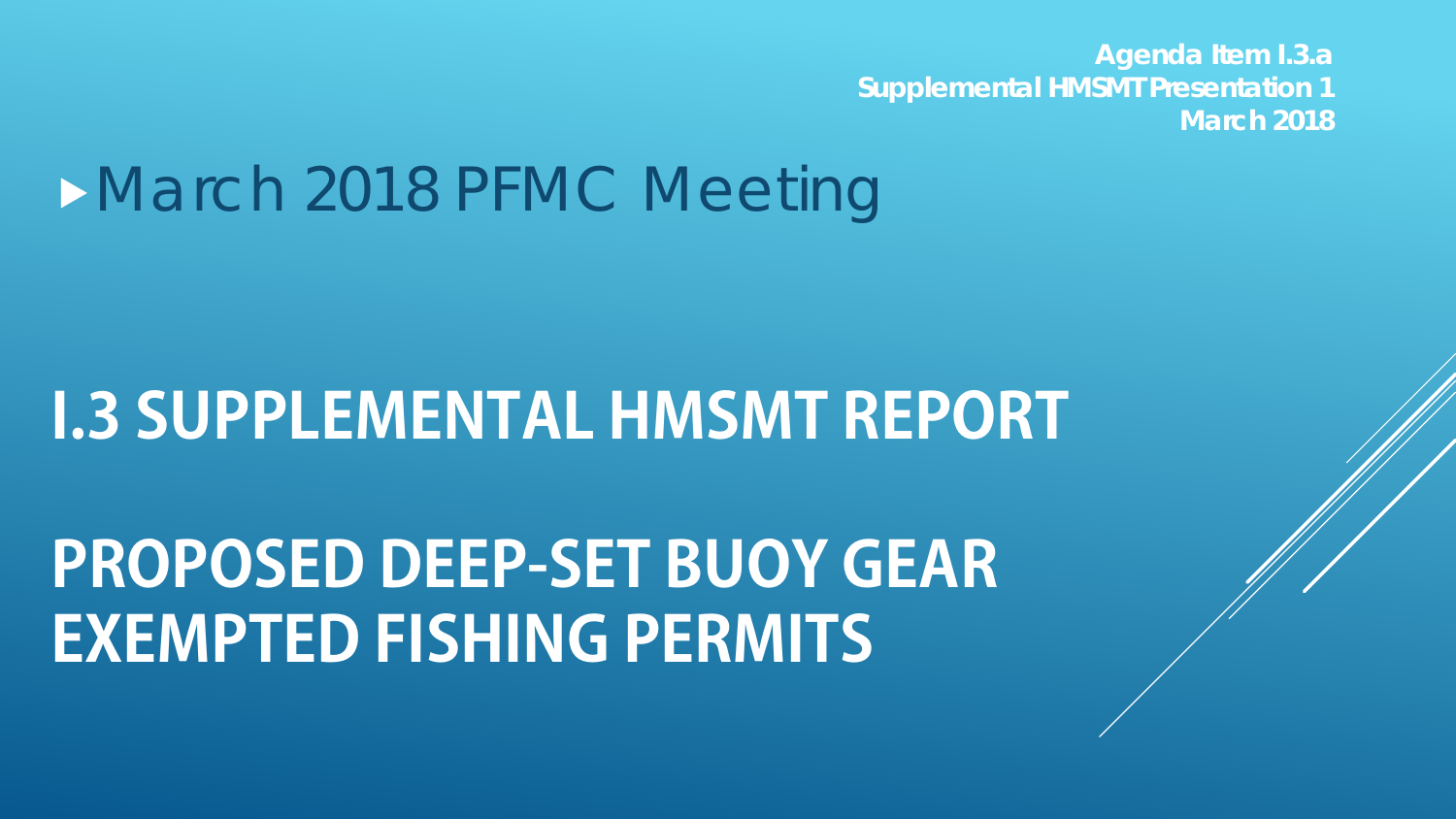**HMSMT believes EFPs submitted to date will provide sufficient information about a potential DSBG fishery south of Point Conception**

• 56 applications submitted; 51 propose effort off S. CA

**Discussed Council reverting to the schedule and**  process in COP 20 or the removal of the online form, **application**

- Would slow flow of application submissions
- Could be applied to part or all of the action area